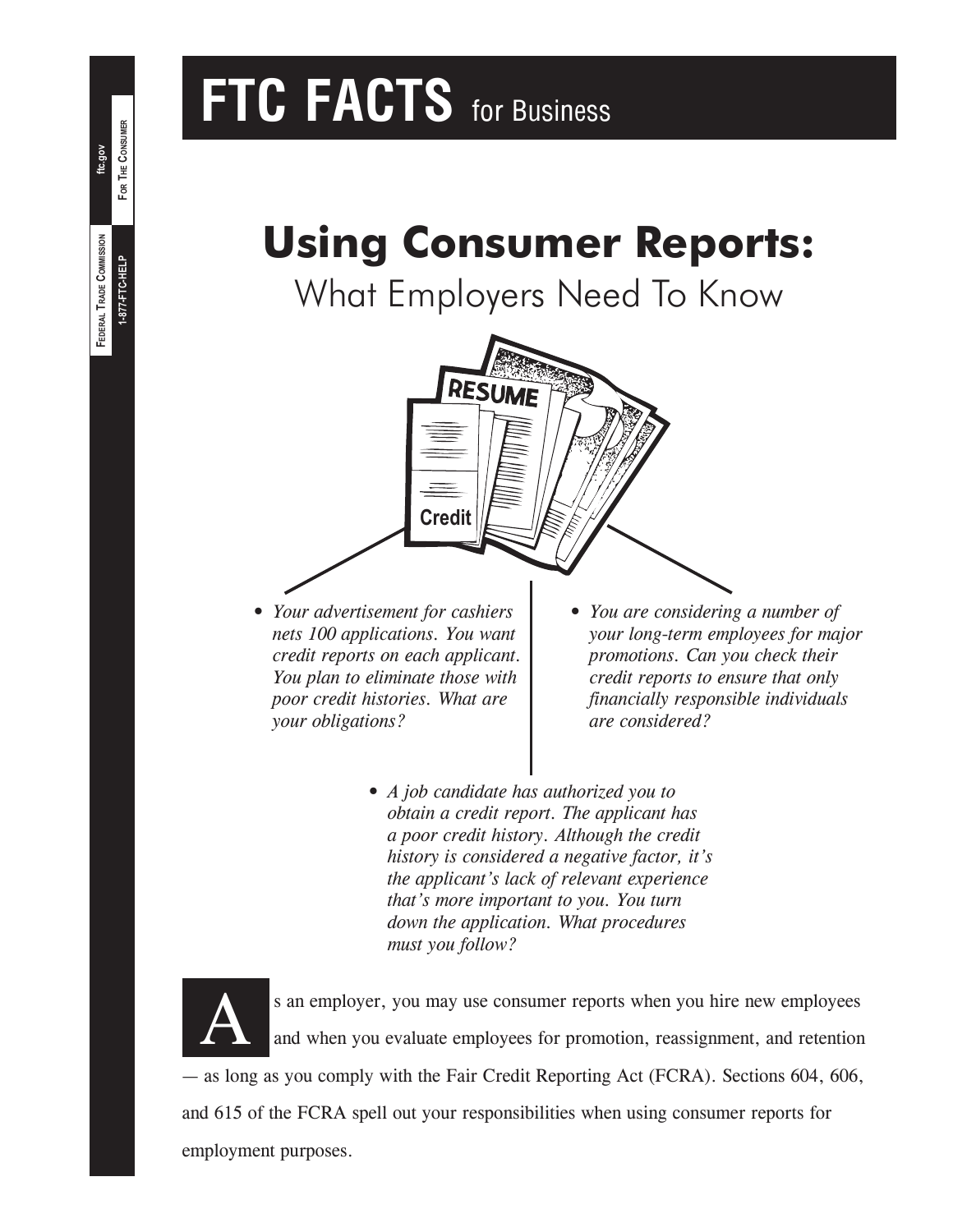# Facts for Business Facts for Business

The FCRA is designed primarily to protect the privacy of consumer report information and to guarantee that the information supplied by consumer reporting agencies is as accurate as possible. Amendments to the FCRA — which went into effect September 30, 1997 — significantly increase the legal obligations of employers who use consumer reports. Congress expanded employer responsibilities because of concern that inaccurate or incomplete consumer reports could cause applicants to be denied jobs or cause employees to be denied promotions unjustly. The amendments ensure (1) that individuals are aware that consumer reports may be used for employment purposes and agree to such use, and (2) that individuals are notified promptly if information in a consumer report may result in a negative employment decision.

# **What is a Consumer Report?**

A consumer report contains information about your personal and credit characteristics, character, general reputation, and lifestyle. To be covered by the FCRA, a report must be prepared by a consumer reporting agency  $(CRA)$  — a business that assembles such reports for other businesses.

Employers often do background checks on applicants and get consumer reports during their employment. Some employers only want an applicant's or employee's credit payment records; others want driving records and criminal histories. For sensitive positions, it's not unusual for employers to order investigative consumer reports — reports that include interviews with an applicant's or employee's friends, neighbors, and associates. All of these types of reports are consumer reports if they are obtained from a CRA.

Applicants are often asked to give references. Whether verifying such references is covered by the FCRA depends on who does the verification. A reference verified by the employer is *not* covered by the Act; a reference verified by an employment or reference checking agency (or

other CRA) is covered. Section 603(o) provides special procedures for reference checking; otherwise, checking references may constitute an investigative consumer report subject to additional FCRA requirements.

## **Key Provisions of the FCRA Amendments**

#### **Written Notice and Authorization.**

Before you can get a consumer report for employment purposes, you must notify the individual in *writing* — in a document consisting solely of this notice — that a report may be used. You also must get the person's *written authorization* before you ask a CRA for the report. (Special procedures apply to the trucking industry.)

#### **Adverse Action Procedures.**

If you rely on a consumer report for an "adverse action" — denying a job application, reassigning or terminating an employee, or denying a promotion — be aware that:

**Step 1: Before** you take the adverse action, you must give the individual a **pre-adverse action disclosure** that includes a copy of the individual's consumer report and a copy of "A Summary of Your Rights Under the Fair Credit Reporting  $Act" - a$ document prescribed by the Federal Trade Commission (FTC). The CRA that furnishes the individual's report will give you the summary of consumer rights.

**Step 2: After** you've taken an adverse action, you must give the individual notice — orally, in writing, or electronically — that the action has been taken in an **adverse action notice.** It must include:

- the name, address, and phone number of the CRA that supplied the report;
- a statement that the CRA that supplied the report did not make the decision to take the adverse action and cannot give specific reasons for it; and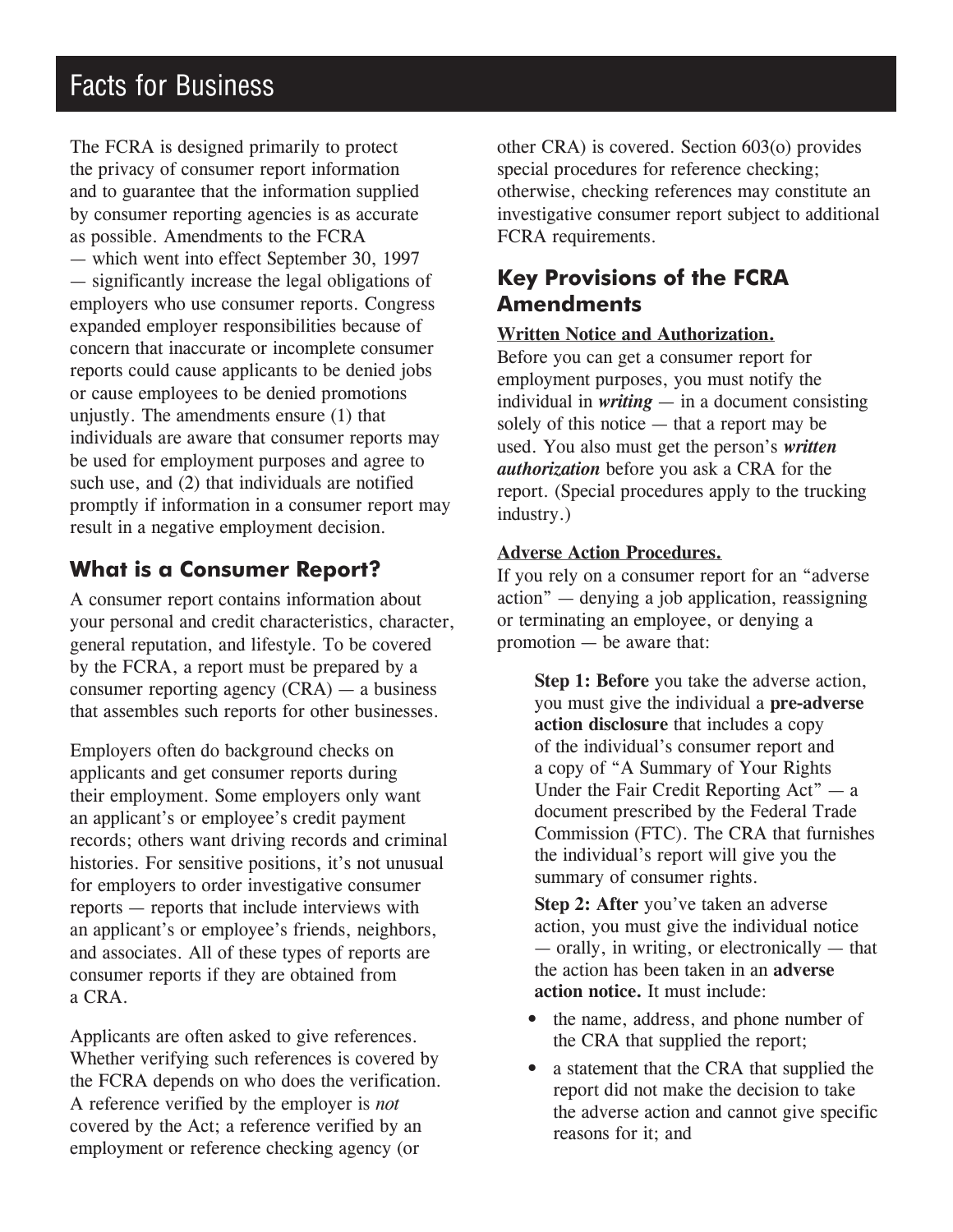a notice of the individual's right to dispute the accuracy or completeness of any information the agency furnished, and his or her right to an additional free consumer report from the agency upon request within 60 days.

#### **Certifications to Consumer Reporting Agencies.**

Before giving you an individual's consumer report, the CRA will require you to certify that you are in compliance with the FCRA and that you will not misuse any information in the report in violation of federal or state equal employment opportunity laws or regulations.

In 1998, Congress amended the FCRA to provide special procedures for mail, telephone, or electronic employment applications in the trucking industry. Employers do not need to make written disclosures and obtain written permission in the case of applicants who will be subject to state or federal regulation as truckers. Finally, no pre-adverse action disclosure or Section 615(a) disclosure is required. Instead, the employer must, within three days of the decision, provide an oral, written, or electronic adverse action disclosure consisting of: (1) a statement that an adverse action has been taken based on a consumer report; (2) the name, address, and telephone number of the CRA; (3) a statement that the CRA did not make the decision; and (4) a statement that the consumer may obtain a copy of the actual report from the employer if he or she provides identification.

### **In Practice...**

*You advertise vacancies for cashiers and receive 100 applications. You want just credit reports on each applicant because you plan to eliminate those with poor credit histories. What are your obligations?*

• You can get credit reports — one type of consumer report — if you notify each applicant in writing that a credit report may be requested and if you receive the applicant's written consent. Before you

reject an applicant based on credit report information, you must make a **pre-adverse action disclosure** that includes a copy of the credit report and the summary of consumer rights under the FCRA. Once you've rejected an applicant, you must provide an **adverse action notice** if credit report information affected your decision.

*You are considering a number of your long-term employees for a major promotion. You want to check their consumer reports to ensure that only responsible individuals are considered for the position. What are your obligations?*

• You cannot get consumer reports unless the employees have been notified that reports may be obtained and have given their written permission. If the employees gave you written permission in the past, you need only make sure that the employees receive or have received a "separate document" notice that reports may be obtained during the course of their employment — no more notice or permission is required. If your employees have not received notice and given you permission, you must notify the employees and get their written permission before you get their reports.

In each case where information in the report influences your decision to deny promotion, you must provide the employee with a **preadverse action disclosure**. The employee also must receive an **adverse action notice** once you have selected another individual for the job.

*A job applicant gives you the okay to get a consumer report. Although the credit history is poor and that's a negative factor, the applicant's lack of relevant experience carries more weight in your decision not to hire. What's your responsibility?*

• In any case where information in a consumer report is a factor in your decision — even